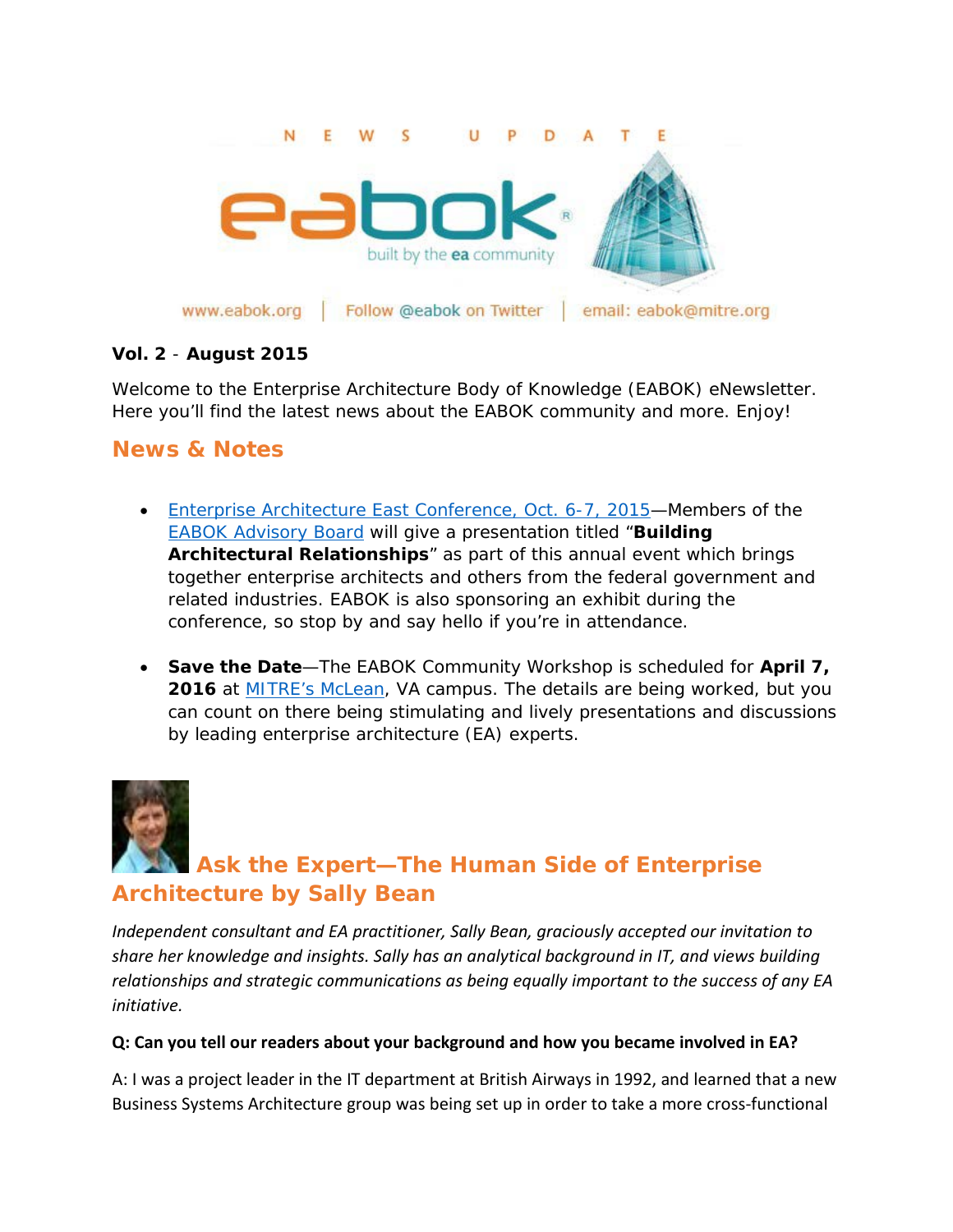approach to improving the airline's processes and information systems. I thought this sounded really interesting and successfully applied to join it.

## **Q: EA is commonly described as a blueprint for organizations to achieve their current and future objectives. Do you agree with this definition?**

A: Since becoming an independent consultant in 2002, I have helped a lot of organizations with their EA efforts and have been surprised at how different their approaches and outputs are. I have tracked the definition in Wikipedia over the past few years, and note that it has changed from a product to a process to a practice. Although I do sometimes use the blueprint metaphor when explaining EA to people, I think it is best to characterize EA as a practice rather than a product, because it's the collaborative aspects of EA that really deliver value. Given this diversity, I don't think it's worthwhile to agonize over a precise definition of EA. It's better to try and describe its purpose, value, and core activities/outputs in a particular organizational context.

## **Q: You are a strong advocate for the "human side" of EA. Can you explain what this means and how it applies in real life?**

A: It means two things. Firstly, it's about making the practice of EA inclusive, where the relevant stakeholders are actively involved in architectural work, and about ensuring that people who are expected to adopt the results of EA work are motivated to do so. Secondly, (particularly in the context of Business Architecture) it's about making sure the actual results of EA work pay sufficient attention to the human aspects of business/IT change – e.g. the impact of business change on the organization's customers, employees, etc.

## **Q: Some concepts around EA are fairly technical and not easy to explain. Therefore, how do you communicate about EA to busy employees who may not even know or care about EA? What do you most want them to know?**

For starters, EAs should paint a vivid picture of the pain within the organization that EA will address. It's also a good idea to use a metaphor to present the basic concept. This brings the topic to life, and makes it easier for everyone to understand. This could be a common metaphor such as city-planning, but you could also use gardening instead, or something else that resonates with your colleagues. Finally, relate the value of EA to their specific perspective within the organization, and say what they need to do differently to achieve that value.

#### **Q: Would you recommend that EAs conduct a stakeholder analysis when tasked with a new project? Why is this important to the overall success of an EA initiative?**

Definitely. Apart from making sure the right people are involved in the development of architecture, you need to understand where people will be positively or negatively affected by the initiative, e.g. through being able to do things more quickly, or a loss of autonomy. Then you can take steps to try and make sure they are supportive of the architecture effort. You also